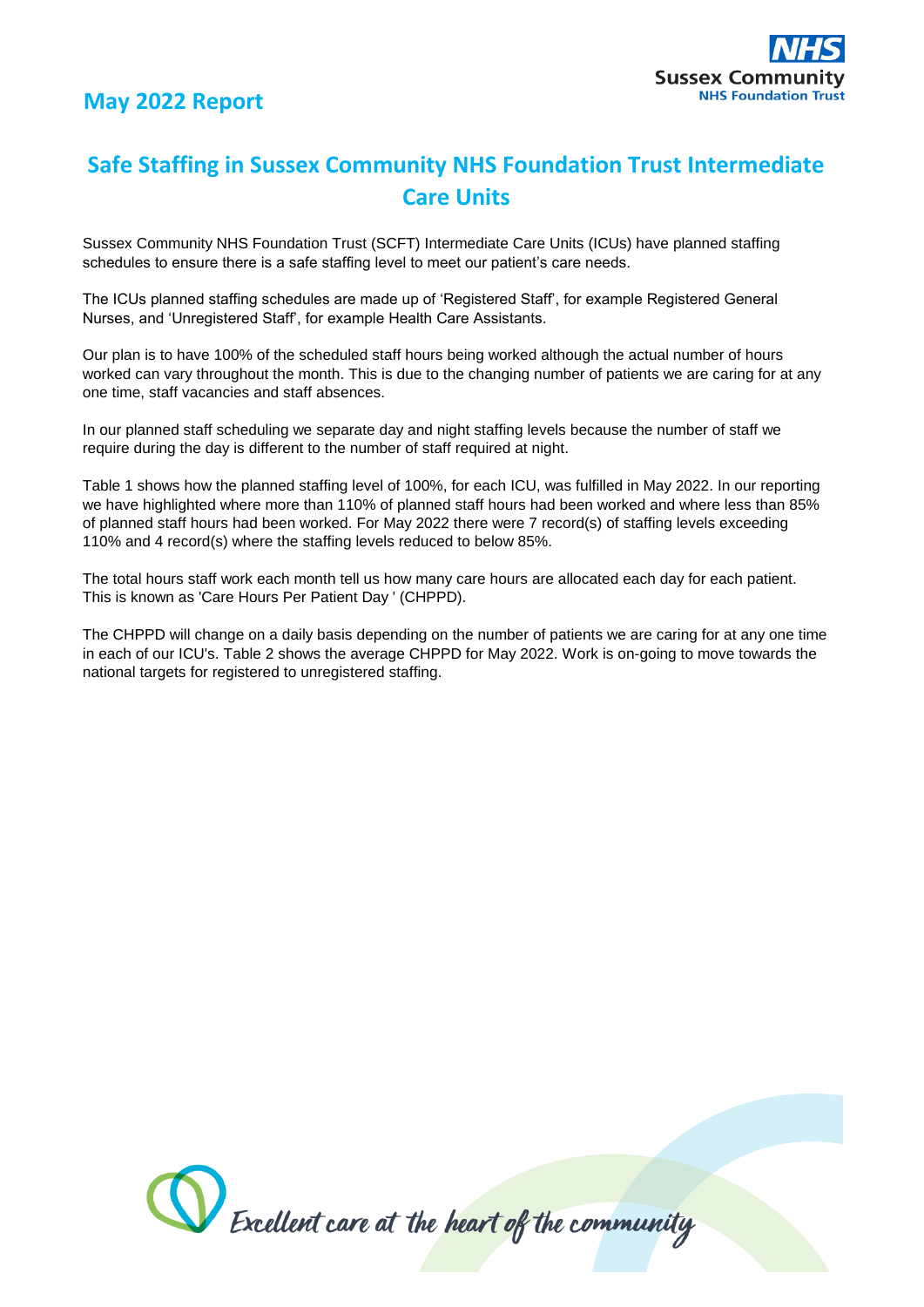#### **May 2022 Report**

## Table 2

## Title: Care Hours Per Patient Day (CHPPD)

| Name of ICU                                     | <b>CHPPD by staff group</b>                       |                                                     | <b>Total CHPPD</b>                                     |
|-------------------------------------------------|---------------------------------------------------|-----------------------------------------------------|--------------------------------------------------------|
|                                                 | <b>Registered staff</b><br>(National target: 3.5) | <b>Unregistered staff</b><br>(National target: 4.0) | <b>Total number of hours</b><br>(National target: 7.5) |
| <b>Arundel Dist Hosp</b>                        | 2.7                                               | 3.9                                                 | 6.6                                                    |
| <b>Brighton and Hove Intermediate Care Unit</b> | 3.2                                               | 4.2                                                 | 7.4                                                    |
| <b>Caravelle Ward</b>                           | 2.8                                               | 3.6                                                 | 6.4                                                    |
| <b>Crowborough Hospital</b>                     | 2.3                                               | 4.6                                                 | 7.0                                                    |
| <b>Don Baines Ward</b>                          | 2.5                                               | 3.6                                                 | 6.1                                                    |
| <b>Horizon Unit</b>                             | 2.8                                               | 3.0                                                 | 5.8                                                    |
| <b>Kleinwort Ward</b>                           | 2.6                                               | 4.8                                                 | 7.4                                                    |
| <b>Leslie Smith Ward</b>                        | 2.5                                               | 3.8                                                 | 6.3                                                    |
| <b>Lewes Vic Hospital</b>                       | 2.5                                               | 4.2                                                 | 6.7                                                    |
| <b>Piper Ward</b>                               | 3.2                                               | 3.6                                                 | 6.8                                                    |
| <b>Iris Ward</b>                                | 3.9                                               | 2.8                                                 | 6.7                                                    |
| <b>Uckfield Hospital</b>                        | 3.1                                               | 4.2                                                 | 7.3                                                    |
| <b>Viking Ward</b>                              | 2.6                                               | 3.4                                                 | 6.0                                                    |
| <b>Zachary Merton Ward</b>                      | 2.2                                               | 4.5                                                 | 6.7                                                    |